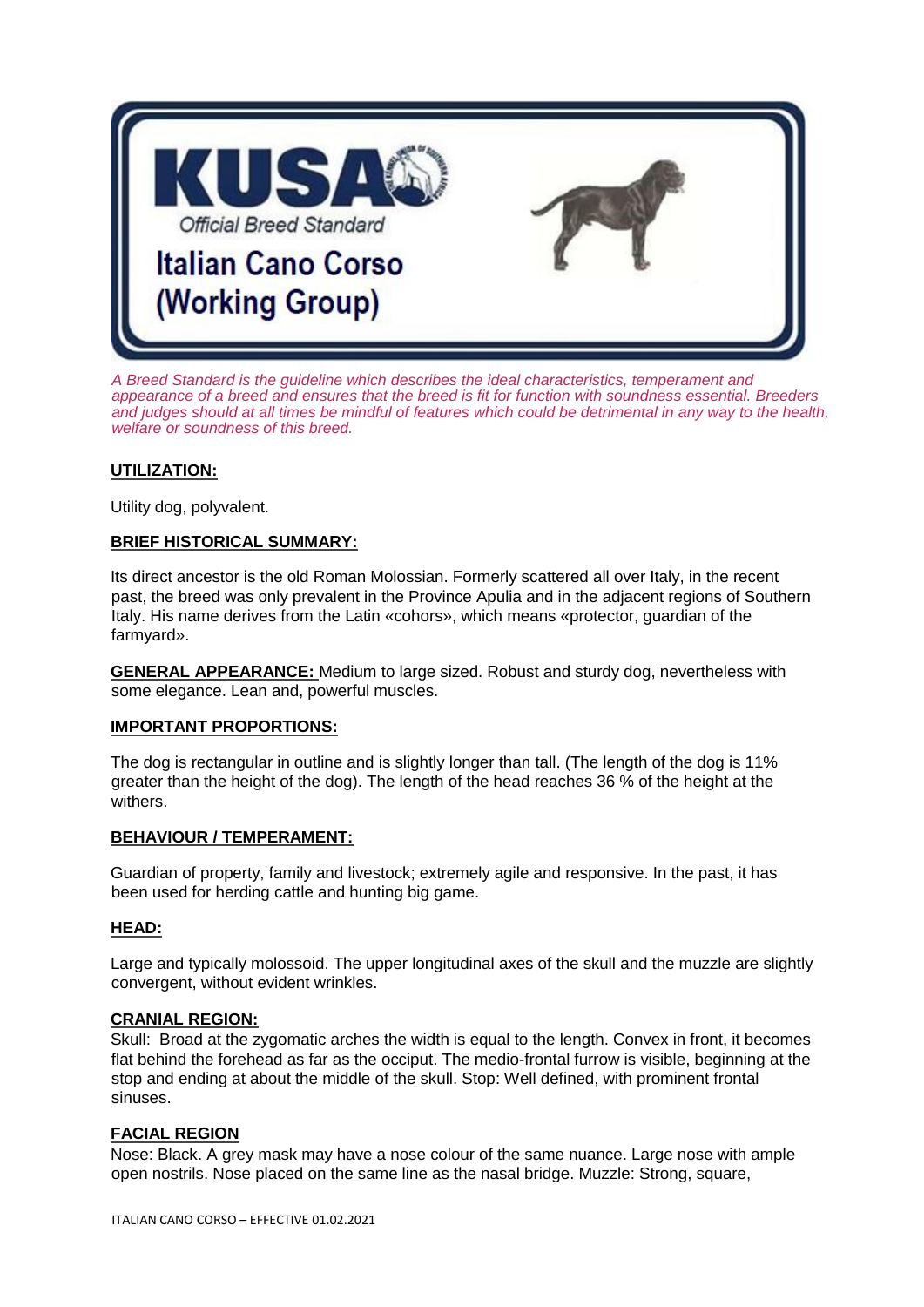noticeably shorter than the skull, ratio muzzle: skull approximately 1 : 2. The front part of the muzzle is flat; the lateral surfaces are parallel; the muzzle is as broad as it is long. Seen from the side it is deep. The profile of the nasal bridge is straight.

Lips: The upper lips; seen from the front, form an inverted "U" at their meeting point; seen from the side hangs moderately. They cover the lower jaw and determine the profile of the lower part of the muzzle.

Jaws/Teeth: Jaws are very large thick and curved. Slightly undershot but no more than 5 mm. Level bite tolerable but not sought after.

Cheeks: The masseter region is fully evident, but not bulging.

Eyes: Medium-sized, slightly protruding, but never exaggerated. Close to ovoid in shape, set well apart in an almost sub-frontal position. Eyelids close fitting. The colour of the iris is as dark as possible but according to the coat colour. Expression is keen and attentive.

Ears: Triangular, drooping, of medium size. With a wide set-on that is much above the zygomatic arches. Ears are un-cropped.

# **NECK:**

Strong, muscular, as long as the head.

# **BODY:**

The body is somewhat longer than the height at the withers. Sturdily built, but not square. Withers: Pronounced, rising above the level of the croup.

Back: Straight, very muscular and firm.

Loins: Short and strong.

Croup: Long, and wide, slightly inclined.

Chest: Well developed all through reaches to the elbow.

### TAIL:

Natural. Set on fairly high; very broad at the root. In action carried high, but never erect or curled.

[\*refer note below]

# **LIMBS**

### **FOREQUARTERS:**

Shoulders: Long, oblique, very muscular. Upper arm: Strong. Forearm: Straight, very strong. Carpus (Wrist): Elastic. Metacarpus (pastern): Elastic and just slightly sloping. Forefeet: Cat feet.

### **HINDQUARTERS:**

Thigh: Long, broad, back line of thigh convex. Lower thigh: Strong, not fleshy. Stifle (Knee): Solid, moderately angulated. Hocks Joint: Moderately angulated. Metatarsus (Rear pastern): Thick and dry. Hindfeet: Slightly less compact than the forefeet.

### **GAIT / MOVEMENT:**

Long stride, extended trot. The preferred gait is the trot.

SKIN:

Fairly thick, rather close fitting.

**COAT** HAIR: Short, shiny, very dense with a slight undercoat of vitreous texture.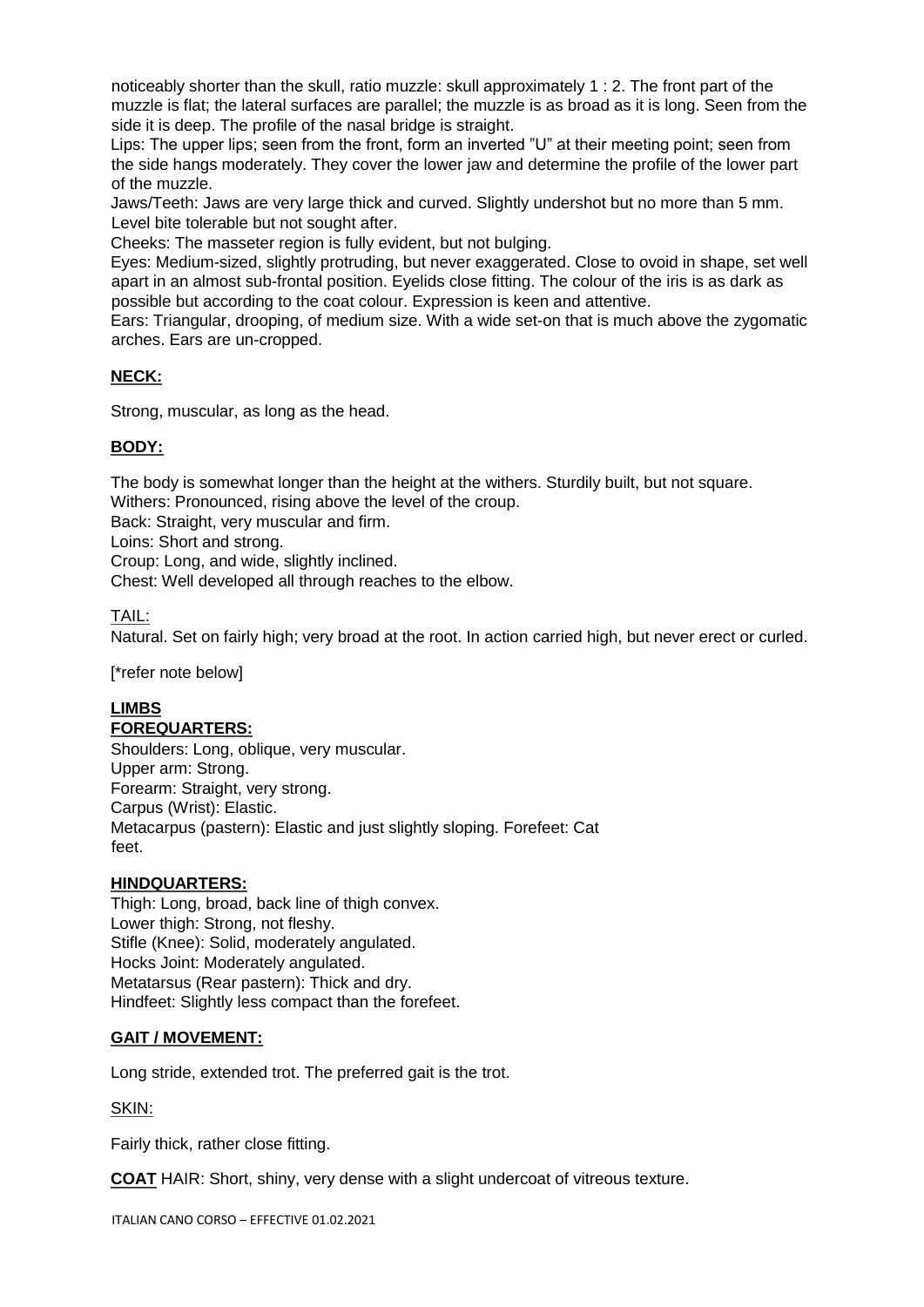### **COLOUR:**

Black, lead-grey, slate-grey, light grey, light fawn; dark fawn and stag red; dark wheat colour (stripes on different shades of fawn or grey); in fawn coloured and brindle dogs the black or grey mask on the muzzle should not go beyond the line of the eyes. A small white patch on the chest, on the tip of the toes and on the bridge of the nose is acceptable.

### **SIZE AND WEIGHT**

Height at withers: Males: 64cm – 68cm. Females: 60cm – 64cm. With a tolerance of 2cm, more or less taller. Weight: Males: 45 – 50kg. Females: 40 – 45kg.

Weight according to the size of dog.

# **FAULTS**

Any departure from the foregoing points should be considered a fault and the seriousness with which the fault should be regarded should be in exact proportion to its degree and its effect upon the health and welfare of the dog and its ability to perform its traditional work.

### **SEVERE FAULTS**

- Axes of muzzle and skull parallel or very marked converging; lateral surfaces of the muzzle converging.
- Partial depigmentation of the nose.
- Scissor bite; undershot bite more than 5 mm.
- Ringed tail, tail in vertical position.
- Permanent amble when trotting.
- Over-or undersize.

Presence of dewclaws

### **DISQUALIFYING FAULTS**

- Aggressive or overly shy.
- Any dog clearly showing physical or behavioural abnormalities shall be disqualified.
- Axes of muzzle and skull diverging.
- Total depigmentation of the nose.
- Bridge of nose concave or convex (Roman nose).
- Overshot mouth.
- Partial or complete palpebral depigmentation. Wall eve (blue flecked): strabism (squinted).
- Tailless, too short tail.
- Semi-long, smooth or fringed hair.
- All colours not indicated in the standard; large white patches.

### N.B.

- Male animals should have two apparently normal testicles fully descended into the scrotum.
- Only functionally and clinically healthy dogs, with breed typical conformation should be used for breeding.

**\*Regardless of the provisions of the current KUSA-adopted standard, docked or formerly docked breeds may be shown at all FCI- and KUSA-licensed shows in South Africa, whether their tails are docked, or natural. Under no circumstances are judges permitted to discriminate against exhibits on the grounds of docked, or natural tails and equal consideration for awards must be given to either.** (Fedco 12/2017 Amended DR/01/2018)